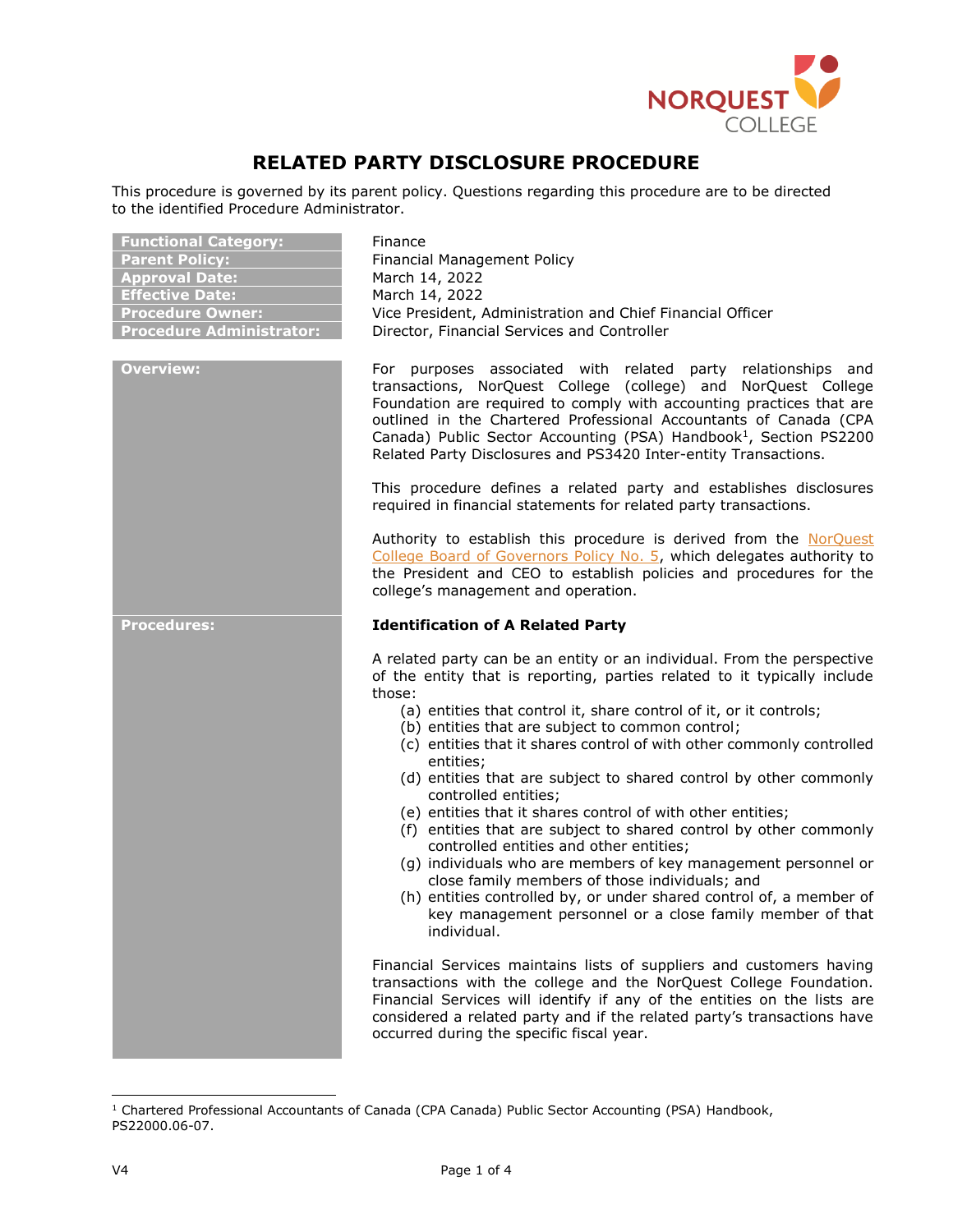

## **Declaration of Key Management Personnel (KMP) Related Party Transactions for Financial Reporting**

KMP are those individuals having authority and responsibility for planning, directing and controlling the activities of the entity, including:

- (a) members of the Board of Governors of NorQuest College;
	- (b) those charged with governance of the college including but not limited to the president and vice presidents of the college.

The Vice President, Administration & Chief Financial Officer will request that KMP fill out the [Key Management Personnel Declaration Statement](https://www.norquest.ca/NorquestCollege/media/pdf/policies/1b_NQ-Key-Management-Personnel-Declaration-Statement.pdf) on an annual basis. Where a KMP identifies a close family member that has a relationship with the college, the family member will be required to fill out the [Close Family Member Declaration Statement.](https://www.norquest.ca/NorquestCollege/media/pdf/policies/1c_NQ-Close-Family-Member-Declaration-Statement.pdf) The declaration statements are to be completed based on the transactions that have occurred in that fiscal year.

The KMP and their close family members are to provide the signed originals of the declaration statements to the Vice President, Administration & Chief Financial Officer in a sealed envelope. Should the KMP be unable to submit the signed originals by the date required, an electronic copy of the statements will be accepted in the interim.

Signed declaration statements will remain with the Vice President, Administration & Chief Financial Officer. The confidentiality of declaration statements collected shall be maintained at all times. Access will be limited to only the employee(s) who need to review the declaration statements in the course of their duties. If there are reportable related party transactions identified in declaration statements, the Vice President, Administration & Chief Financial Officer will determine if the transactions are to be disclosed.

If the Vice President, Administration & Chief Financial Officer has related party transactions, the President and the Director, Financial Services and Controller will review their submitted declaration statements to determine if the transactions are to be disclosed.

The personal information on the declaration statements is collected pursuant to Section 33(c) of the *Freedom of Information and Protection of Privacy (FOIP) Act* for the purpose of preparing note disclosures for inclusion in the college and NorQuest College Foundation's financial statements in accordance with the Canadian public sector accounting standards and Government of Alberta Office of the Controller corporate accounting policy on Related Party Transactions.

## **Disclosure of Related Party Transactions**

Disclosures are limited to material (both qualitative and quantitative) related party transactions that are undertaken on different terms and conditions that it is reasonable to expect would have been adopted if the parties were dealing at arm's length in the circumstances. In assessing materiality, accountability criteria, users' needs for understanding and assessing the operating environment, and the sensitivity of information should be taken into account. Specific reference should be made to PS2200.16.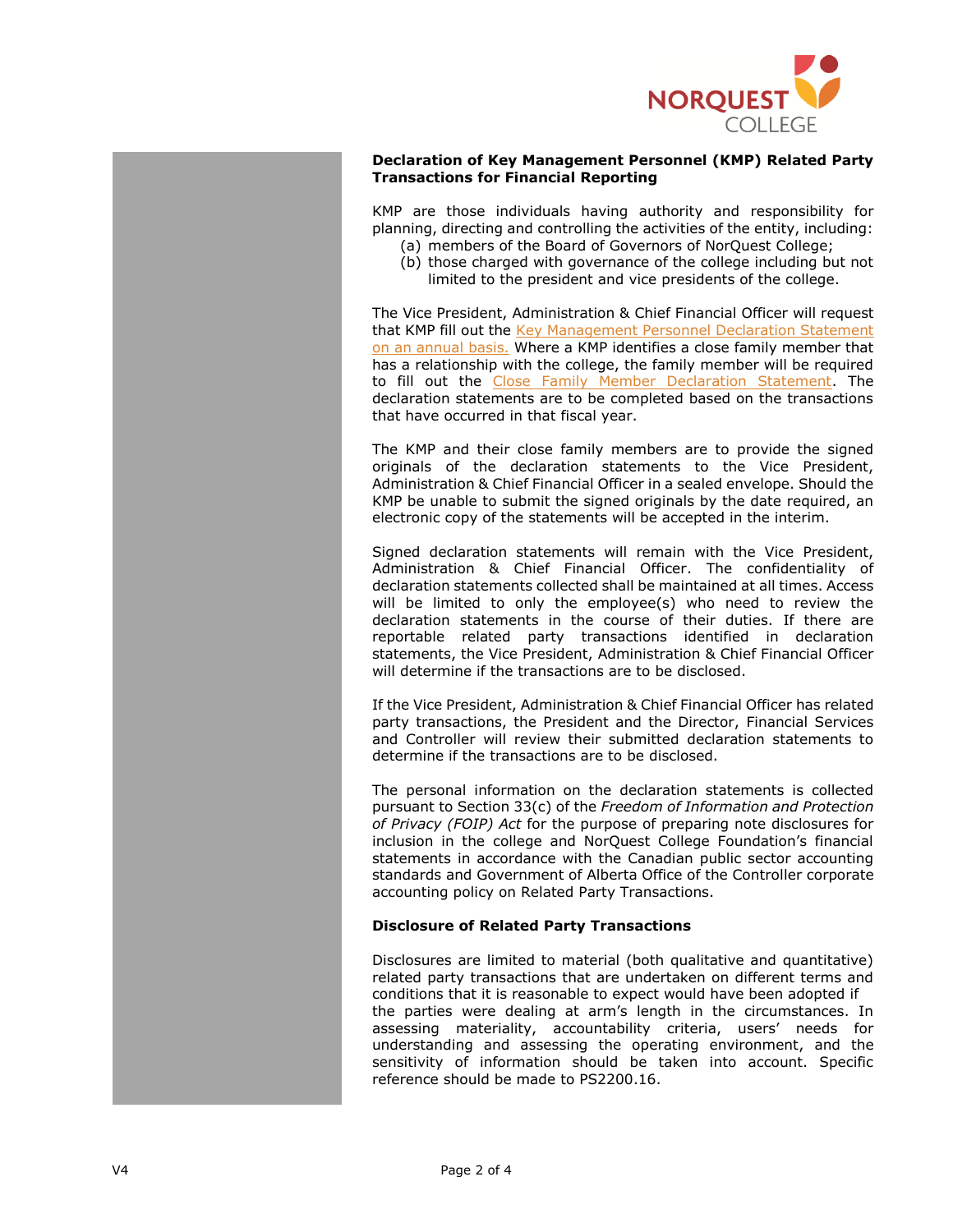

When related party transactions concern entity and inter-entity transactions, materiality means each entity's materiality established by management. The Director, Financial Services and Controller will review and determine if disclosure of related party transactions is required and notify the authorized staff who prepare the financial statements with the disclosure information.

Disclosure, if required, is to include:

- (a) nature of the relationship with related parties involved in related party transactions;
- (b) the types of related party transactions that have been recognized;
- (c) the amounts involved;
- (d) the basis of measurement used;
- (e) the amount of outstanding balances and the terms and conditions attached to them;
- (f) contractual obligations and contractual rights with the related parties;
- (g) contingent liabilities and contingent assets involving related parties; and
- (h) the types of related party transactions that have occurred for which no amount has been recognized.

**Definitions: Close family member(s)**: an individual's spouse as defined in Section 28(1) (zz.1) of the *Alberta Interpretation Act* and those dependent on either the individual or/and the individual's spouse.

> **Commonly controlled entities**: all public sector entities that comprise a government's reporting entity.

> **Control**: is the power of a public sector entity to govern the financial and operating policies of another entity with expected benefits or the risk of loss to the public sector entity from the other's activities<sup>2</sup>.

> **Key management personnel**: individuals having authority and responsibility for planning, directing and controlling the activities of the entity.

> **Related party**: a related party exists when one party has the ability to exercise control or shared control over the other. Two or more parties are related when they are subject to common control or shared control. Related parties also include key management personnel and close family members.

> **Related party transaction**: a transfer of economic resources or obligations between related parties, or the provision of services by one party to a related party. These transfers are related party transactions whether or not there is an exchange of considerations or transactions have been given accounting recognition. The parties to the transaction are related prior to the transaction. When the relationship arises as a result of the transaction, the transaction is not one between related parties.

ł

<sup>&</sup>lt;sup>2</sup> Chartered Professional Accountants of Canada (CPA Canada) Public Sector Accounting (PSA) Handbook, PSAS 2200.05(b).